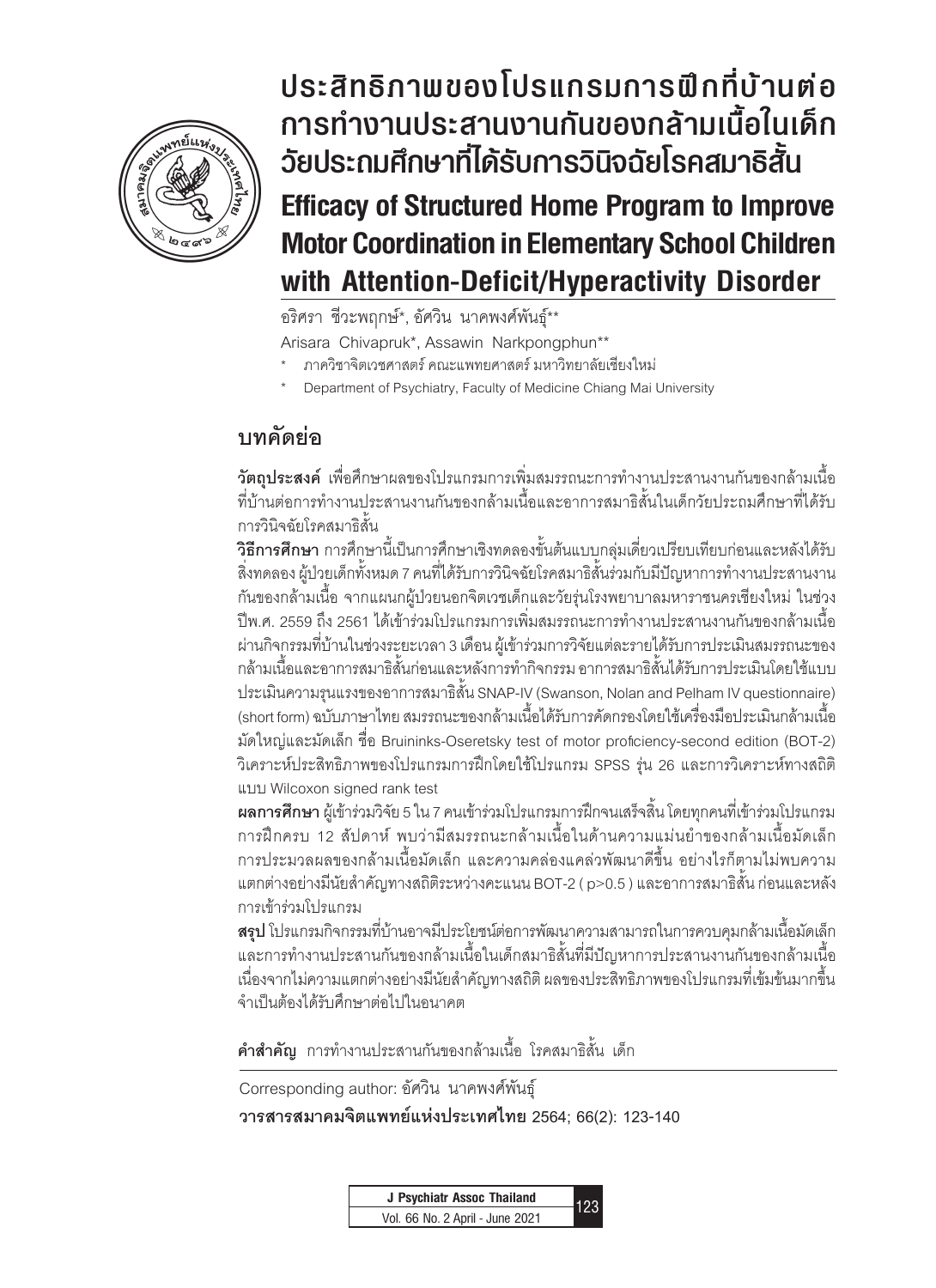# **ABSTRACT**

**Objectives :** To evaluate whether the motor coordinate rehabilitation structural home program affected motor incoordination and attention-deficit/hyperactivity symptoms in elementary school children with attention-deficit/hyperactivity disorder.

**Methods :** The study was a one-group pretest-posttest experimental design. Seven children (n=7) who had been diagnosed with attention/deficit hyperactivity disorder (ADHD) with motor coordination problems at childhood and adolescent psychiatric outpatient department at Maharaj Nakorn Chiang Mai Hospital in 2016-2018 agreed to participate in the three-month motor coordinated rehabilitation structured activities home program. Each participant was assessed before and after the intervention using measures of ADHD symptoms and motor proficiency to evaluate the efficacy of interventions. ADHD symptoms were evaluated by the Swanson, Nolan, and Pelham IV questionnaire-short form (SNAP-IV) Thai version, and the motor proficiency was evaluated by the Bruininks-Oseretsky test of motor proficiency-second edition (BOT-2). The effects of interventions were analyzed using the Wilcoxon signed ranks test by the SPSS software version 26.

**Results :** Five of seven participants completed the interventions. All participants who followed the 12-week intervention period had clinical improvement in motor proficiency in the aspects of fine motor precision, fine motor integration, and manual dexterity after the training. However, there was no statistically significant difference between the pre-intervention and the post-intervention score on BOT-2 (p>0.05). No significant difference was found in ADHD symptoms

**Conclusion :** Structure activities home program may have benefits to clinical improvement on fine manual control and manual coordination in children with ADHD and motor coordination problems. Due to no statistically significant outcomes, further investigation is needed to determine the effect of the structured home program in a more intensive regimen.

**Keywords :** motor coordination, attention deficit hyperactivity disorder, children

Corresponding author: Assawin Narkpongphun

**J Psychiatr Assoc Thailand 2021; 66(2): 123-140**

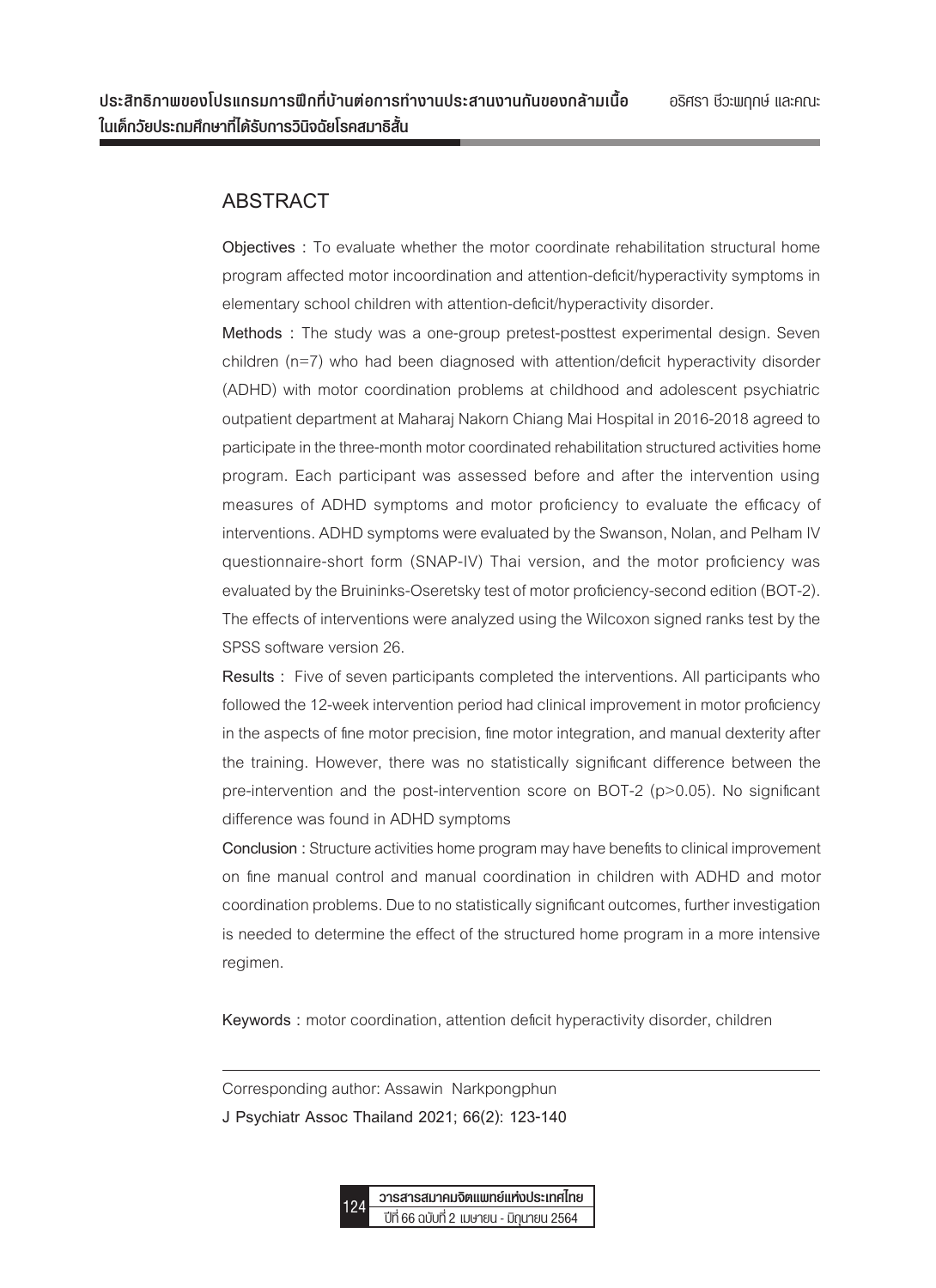### **Introduction**

The worldwide prevalence of attention/deficit hyperactivity disorder (ADHD) is estimated at 5.29%. $^1$  Classified by age group, the prevalence in child and adolescent is  $5.9$ -7.1%. $^2$  ADHD impacts on the quality of life $3,4$ , school performance, work<sup>4</sup>, social interactions, the burden in family responsibility<sup>5,6</sup> and also including increasing cost in health services.<sup>7</sup>

Common comorbid psychiatric disorders in ADHD are oppositional defiant disorder (ODD), conduct disorder, anxiety disorder, depression disorder, learning disorder, autistic spectrum disorder. Developmental coordination disorder (DCD) is one of the important comorbidities in children with ADHD. Approximately 30-50 % of ADHD patients have motor problems. $8-10$  and might meet the diagnostic criteria of  $DCD$ .<sup>11</sup> Impaired movement performance such as postural deficit $12,13$ , poor fine motor controlled<sup>11,12,14,</sup> and coordination problem $^{12,15,16}$  can be found in a patient with ADHD. Children with ADHD who have motor coordination problems have disorganization<sup>17</sup>, low quality of activities of daily life<sup>18</sup>, anxiety, and depression more than the patient with only ADHD.<sup>19</sup> It is important to pay attention and evaluate this problem among children with ADHD for preventing a negative impact on social functioning.

Motor-based interventions were used for treatment in developmental coordination disorder (DCD). The systemic review supports the body-function and activity-oriented intervention can improve motor skills in DCD.<sup>20</sup> For example, if we use cutting paper for improving eye-hand

coordination, it was labeled as body-function oriented. If the goal of cutting paper is to improve the skill itself, it was labeled as activity-oriented. Using the International Classification of Functioning, Disability, and Health (ICF) terminology, the body-function oriented approach uses engaged activity to improve troublesome body function, meanwhile, the activity-oriented approach uses engaged activity to improve performance in that activity.<sup>20,21</sup>

To our knowledge, current information does not provide clear recommendations on intervention protocols for individuals with DCD. It still has no research to determine the efficacy of interventions at the parent-level for motor incoordination in children.<sup>20</sup> There are currently few studies in treatment for motor coordination in children with ADHD and lack of standard treatment for this condition. Some studies suggested that physical therapy can improve motor performance in children with ADHD<sup>22-24</sup> and fine motor training is effective in treatment for motor incoordination in children with ADHD.<sup>25</sup> The evidence base is insufficient to developed treatment home programs, so our purpose of this study is to develop structural home programs at parent-level interventions for children with ADHD and DCD and examine their efficacy on motor incoordination in elementary school children with ADHD.

# **Material and Method**

#### **1. Objectives**

Our primary objective was to evaluate the effect of motor coordinate rehabilitation structural

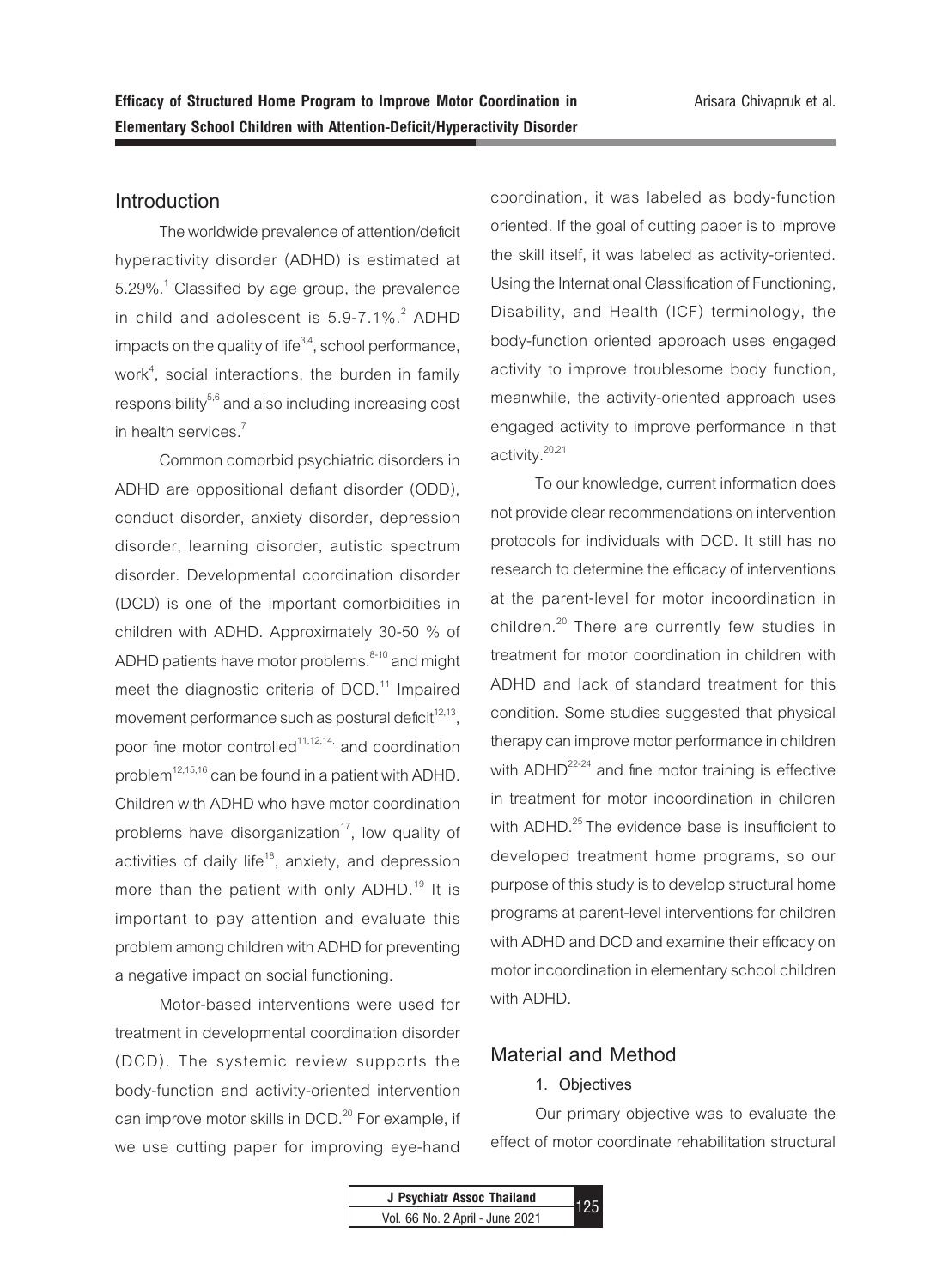home program on motor incoordination in elementary school children with attention-deficit/ hyperactivity disorder. Also, the secondary objective was to evaluate its effect on attentiondeficit/hyperactivity symptoms.

#### **2. Participants**

Informed content was obtained from parents of all participants and informed assent was obtained from all participants. Approval was obtained from the Research Ethics Committee Faculty of Medicine Chiang Mai University (CMUREC No. 295/2019).

Inclusion criteria were as follows: (1) participants were 6 to 12 years old; (2) participants understood and communicated in Thai; (3) participants had a diagnosis of ADHD and followed up on Childhood and Adolescent Psychiatric Outpatient Department at Maharaj Nakorn Chiang Mai Hospital; (4) participants were screened by the Bruininks-Oseretsky test of motor proficiency-2nd edition, short-form (BOT-2, short form) at the Childhood and Adolescent Psychiatric outpatient Department at Maharaj Nakorn Chiang Mai Hospital.

Participants with depressive disorder, anxiety disorder, Intellectual disability, visual impairment, cerebral palsy, or muscular atrophy and who cannot understand and communicate in Thai were excluded from the study.

A sample of seven children diagnosed with ADHD with motor coordination problems screening by the Bruininks-Oseretsky test of motor proficiency-second edition (BOT-2)-short form (6 boys and 1 girl) between the ages of 6 and 12 years who were followed in the Childhood and Adolescent Psychiatric Outpatient Department at Maharaj Nakorn Chiang Mai Hospital in 2016-2018 agreed to participate this study. All participants were from the same populations from a previous study in 2018 which studied the prevalence and associated factors of DCD among patients with ADHD at Maharaj Nakorn Chiang Mai Hospital.<sup>26</sup> All children (n=21) meeting the inclusion criteria were contacted and approached by a child psychiatrist to participate in this study. Only seven out of 21 participants agreed to attend the present study. The reasons for refusal were unavailable due to the current covid-19 pandemic situation and limited transportation by national government law  $(n=4)$ , missing an appointment  $(n=4)$ , contact failures ( $n = 2$ ), inattention ( $n=2$ ), and no further ADHD follow up (n= 2). The diagnosis of ADHD was made by child psychiatrists according to the American Psychiatric Association's Diagnostic Statistical Manual of Mental Disorders—5th Edition (DSM-5).27 None of the children were trained in a motor training program during the study.

#### **3. Materials**

### 3.1 General information

General information questionnaires including gender, age, body weight, height, gestational age at birth, birthweight, education, history of repeating a year/class, grade point average, right/left-handed, exercise frequency,

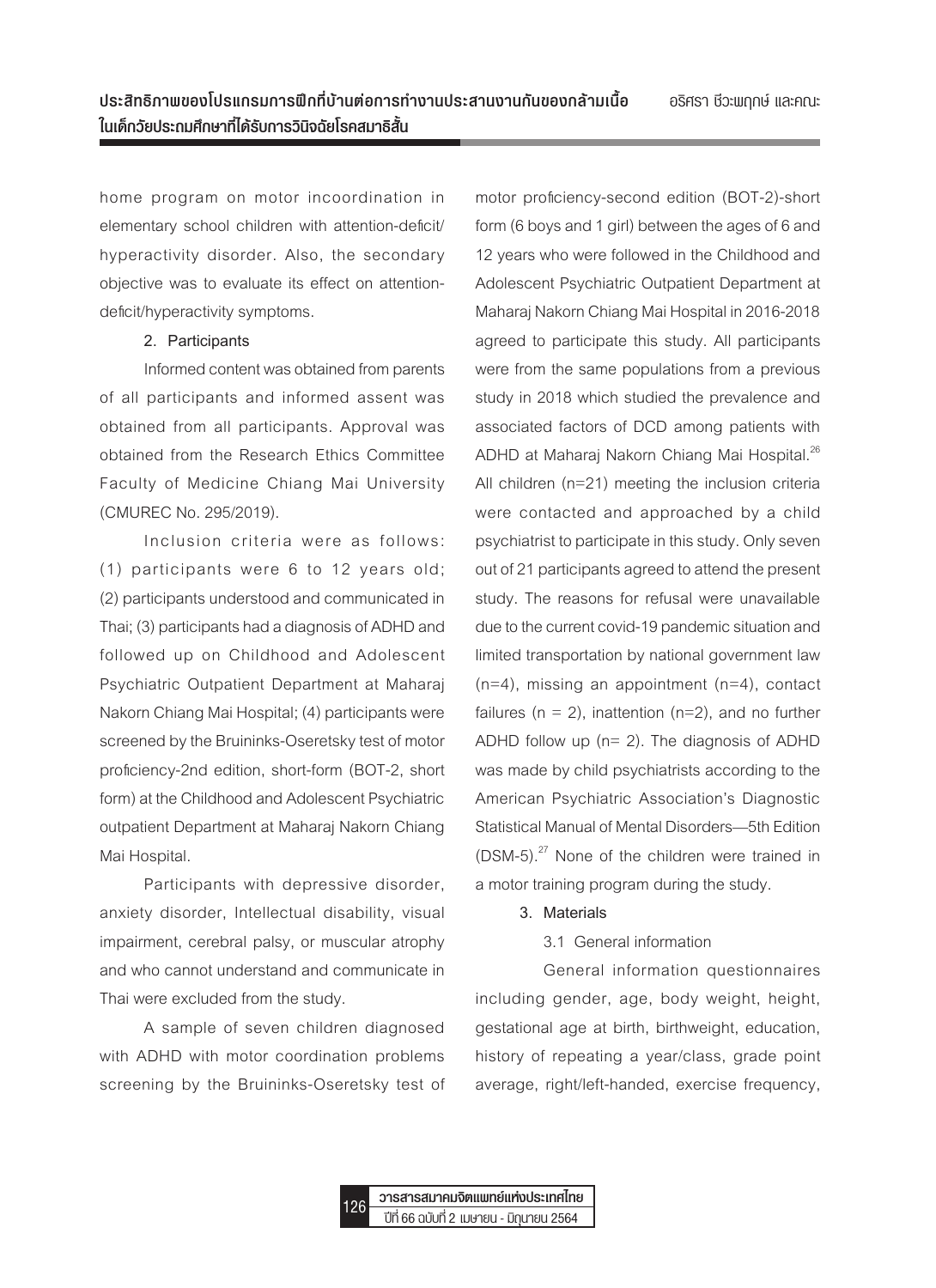parental education, parental underlying disease, and medical records were completed by children and their parents.

#### 3.2 Screening tools

*3.2.1 Attention /deficit hyperactivity measures*

The Thai version of Swanson, Nolan, and Pelham IV (SNAP-IV) questionnaire- short form was used to assess ADHD symptoms. The Thai version of SNAP-IV is a valid and reliable screening tool for ADHD in a child psychiatric clinic. Test reliability is favorable (Cronbach's alpha = 0.93-  $0.96$ ).  $28,29$ 

The SNAP-IV Thai version is a questionnaire and consists of 26 items measuring ADHD symptoms in 3 domains including hyperactivity/impulsivity, inattention, and ODD symptoms. It is designed to be replied to by either the parent or teacher of a school-aged child. Scoring is based on 0-3 scale; 0 point: "not at all", 1 point: "just a little", 2 points: "quite a bit", 3 points: "very much". Subscale score cutoffs in each domain are as follows; hyperactivity/impulsive: teacher score of 18, parent score of 16, inattention: teacher score of 11, parent score of 14, and ODD symptoms: teacher score of 8, parent score of 12. $^{29}$ 

All participants were assessed SNAP-IV Thai version by their parents at the Childhood and Adolescent Psychiatric Outpatient Department at Maharaj Nakorn Chiang Mai Hospital.

#### *3.2.2 Motor proficiency measures*

The Bruininks-Oseretsky test of motor proficiency-2nd edition (BOT-2) was used to assessed motor coordination and designed to measure motor skills in the age range from 4 to 21. The test has the most evidence to assess and identify motor coordination $30$  providing adequate validity and reliability for measurement for diagnosis of developmental coordination disorder.<sup>31</sup> Test-retest reliability is excellent in individuals ages 4 to 12 (ages  $4-7$ ; ICC = 0.83, ages  $8-12$ ; ICC = 0.82).<sup>32</sup> The BOT-2 covers fine and gross motor skills within four motor areas including fine manual control, manual coordination, body coordination, and strength and agility. The scores for BOT-2 are reported as total point scores, standard scores, or percentile ranks. Descriptive categories ranges are interpreted from "well-below average" to "well-above average".<sup>33</sup>

All participants in the present study were tested the BOT-2 by occupational therapists at the Occupational Therapy Department, Faculty of Associated Medical Sciences, Chiang Mai University at Maharaj Nakorn Chiang Mai Hospital.

#### *3.2.3 Anxiety measure*

The screen for child anxiety related disorder (SCARED)-41 items Thai version was utilized for screening anxiety symptom dimensions. SCARED is a reliable and valid screening tool for anxiety symptoms in children and adolescent<sup>34-36</sup> which is multidimensional self-report questionnaires indicating panic disorder, generalized anxiety disorder, separation anxiety disorder, social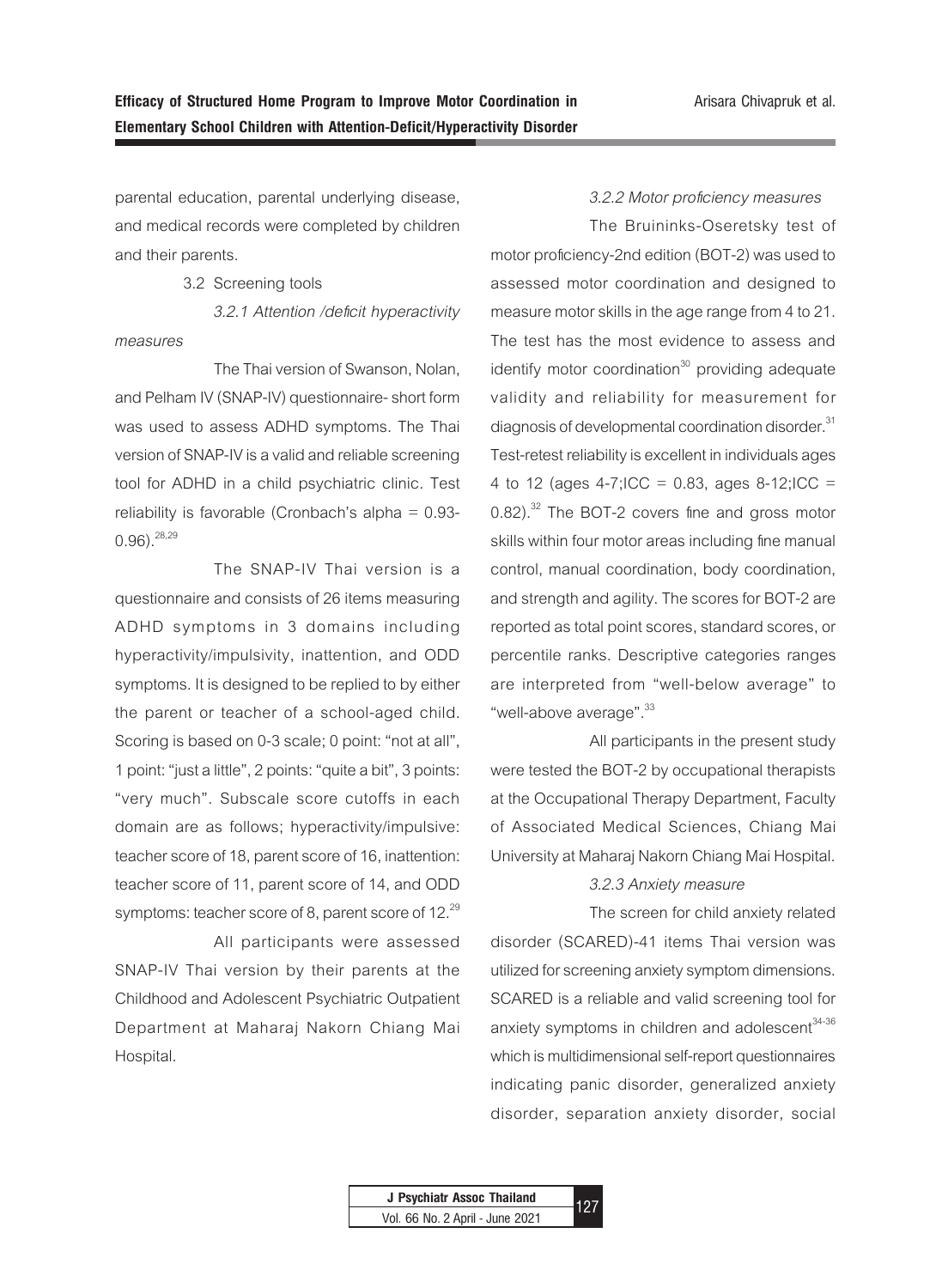anxiety disorder, and significant school avoidance. Scoring is based on a 1-3 scale; 1 point: "almost never", 2 point: "sometimes", 3 points: "often". Total and subscale scores can be obtained by summing across relevant items.<sup>37</sup> All participants were screened using the SCARED-41 items Thai version.

#### *3.2.4 Depression measure*

Children's depression inventory (CDI) Thai version was used for screening depressive symptoms in children and adolescents between the ages of 7 and 17. The reliability coefficient (Alpha) is 0.83. CDI Thai version SNAP-IV is a 27-item, self-report questionnaire with scoring based on 0-2 scales. The cut point score for significant depressive symptoms is  $15.^{38,39}$  All participants were screened using the CDI Thai version.

#### *3.2.5 Intelligence measure*

The Wechsler intelligence scale for children-IV (WISC-IV) was used to evaluate a child's intellectual ability using paper and pencil administration. WISC-IV was interpreted by manual scoring using four composite scores as follows: verbal comprehension, perceptual reasoning, working memory, and processing speed. $40$  In the present study, we used full-scale IQ scores for screening intellectual functions. All participants were evaluated by psychologists at the Department of Psychiatry, Faculty of Medicine, Chiang Mai University.

### *3.2.6 Visual screening*

The Snellen chart was recommended for assessing vision screening for children six years and older.<sup>41,42</sup> All participants were assessed the test by physicians at the Childhood and Adolescent Psychiatric Outpatient Department.

3.3 History taking and Physical examination History taking and physical examination including neurological examinations were performed by two physicians to rule out muscular atrophy and cerebral palsy.  $43-45$ 

#### **4. Procedure**

Informed consent and assent were collected from participants and their families before attending the intervention.

Children were assessed ADHD symptoms using SNAP-IV at childhood and adolescent psychiatric outpatient department before starting a structural home program and within one month after finishing the program. In the meantime, they were evaluated a motor performance using BOT-2 at the Department of Occupational Therapy at Maharaj Nakorn Chiang Mai Hospital before and after the program.

All Participants received a three-month structured home program sheet under assigned advice and guidance by researchers. We applied various activities to design the motor coordination rehabilitation structural home program. The eight activities in the structural home program were as follows:

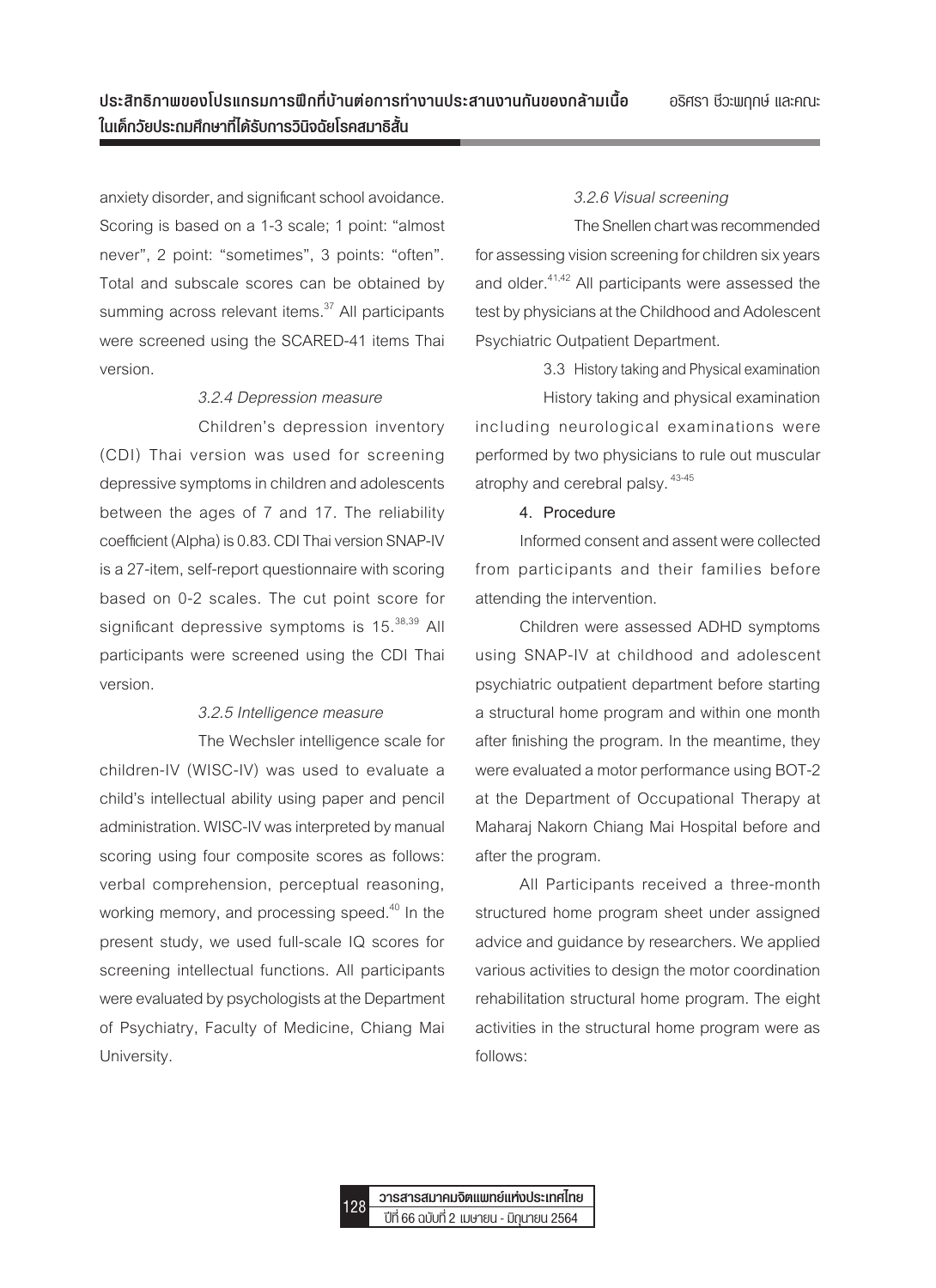| Activities                            | Intensities         |
|---------------------------------------|---------------------|
| Cutting papers into instructed shapes | 2 pieces per week   |
| Drawing lines to connect dots         | 1 page per day      |
| Folding papers into origami           | 1 piece per day     |
| Drawing pictures from examples        | 10 pictures per day |
| Separating beads by colors            | 1 time per day      |
| Threading beads                       | 1 time per day      |
| Rope jumping                          | 2 sets per day      |
| Running to catch the ball             | 1 set per day       |

Activities were designed based on 2017 international clinical practice recommendations (CPR) for developmental coordination disorder (DCD) which was initiated by the European Academy of Childhood Disability (EACD).<sup>46</sup> Participants were allowed to choose the day to cut papers and time to engage in other activities.

The intervention program continued for 12 weeks and took place between April and July 2020. Parents were asked to keep a diary in a program handbook for 12 weeks and to record performed activities. During the program, parents/caregivers and/or the child were given seven follow-up appointments to submit assignments and checked compliance by occupational therapists at the childhood and adolescent psychiatric outpatient department. Appointments compliance was ensured by recording scheduled appointments and telephone contact before the meeting. Compliance in completing activities was verified by workpieces, homework sheets, and pictures or recording videos. Results from the follow-up report in each activity were scored and summarized into percentages. Follow-up scoring was based on 1-3

scale; 1 point: "Less than 50% completion", 2 point: "50% completion", 3 points: "100% completion". Three-points scores meant good compliance.

#### **5. Statistical Analysis**

Descriptive statistics were used to describe the characteristics of the samples. Medians and interquartile ranges (IQR) were used to describe continuous variables including age, body weight, height, gestational age at birth, birth bodyweight, grade point average, CDI scores, SCARED scores, and WISC-IV scores. Frequencies and percentages were used to describe categorical variables including gender, education, history of repeating a year/class, right-handed/left-handed, exercise frequency, parental education, parental underlying disease, medical record, and visual screening.

Wilcoxon signed ranks test was conducted to determine differences between BOT-2 subtest total point scores and standard scores in pre-and post-intervention. Paired t-test was used to determine differences in attention and motor coordination between pre-and post-intervention.

All analyses were performed using SPSS 22 for Windows.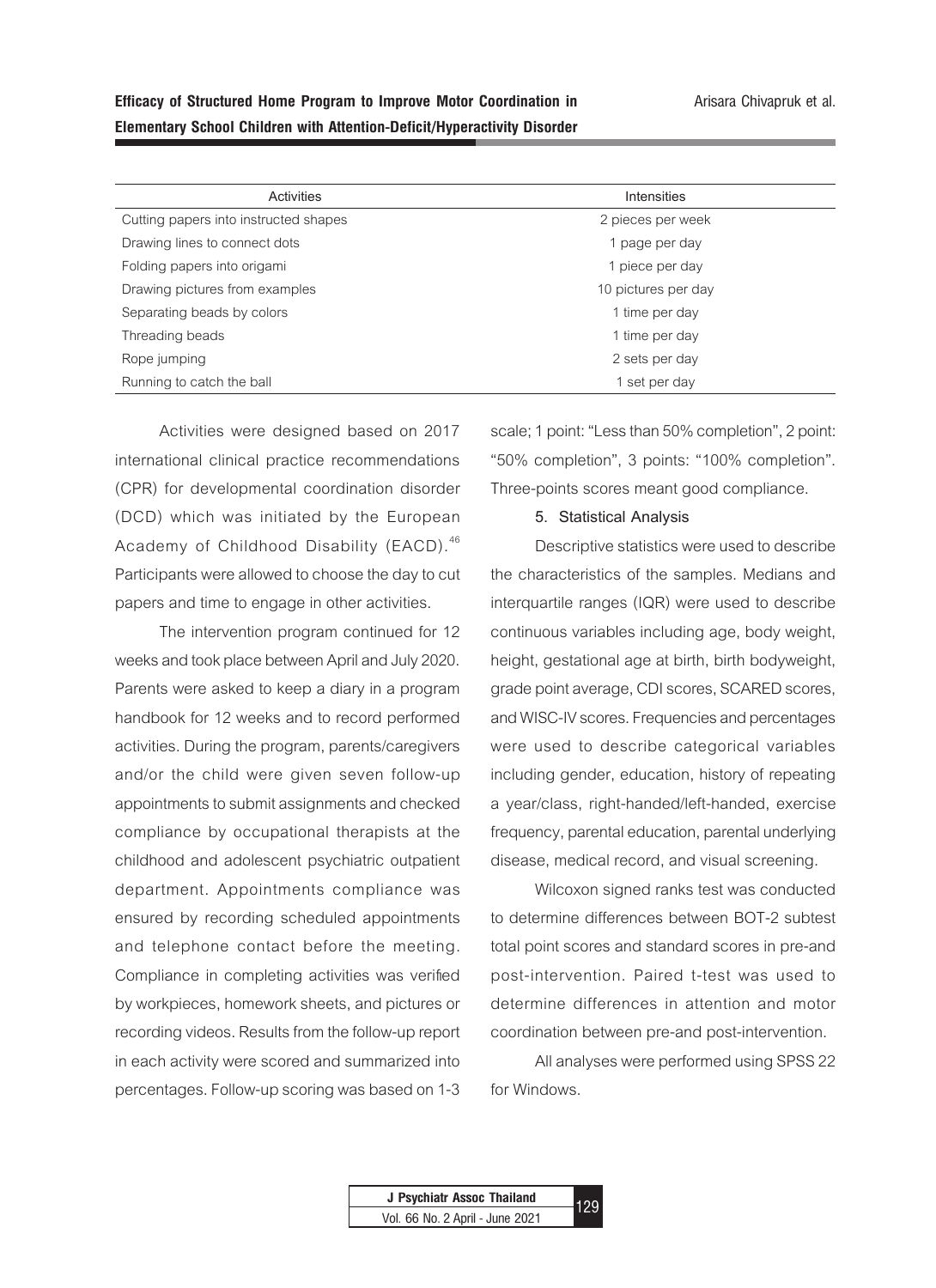# **Results**

# **Participants**

Seven children (males  $= 6$ , females  $= 1$ ) with ADHD with a median  $age = 10$  [range  $= 8-11$  years] agreed to participate in the study. Five children completed the interventions. Of those, one was unavailable to the appointment and decided to leave the study before the intervention started. Another one left after the first initial demonstration. Table 1 outlines the characteristics of the entire sample. The flow of the participants is shown in Figure 1.

| Table 1 Participant Characteristics. |  |
|--------------------------------------|--|
|--------------------------------------|--|

| Characteristics        | n (%) or median [IQR] | Characteristics<br>n (%) or median [IQR] |                        |  |
|------------------------|-----------------------|------------------------------------------|------------------------|--|
| Sex                    |                       | Paternal education                       |                        |  |
| Females                | $0(0\%)$              | Below elementary school                  | $0(0\%)$               |  |
| Males                  | $5(100\%)$            | Elementary school                        | $1(20\%)$              |  |
| Prematurity(weeks)     |                       | High school                              | $0(0\%)$               |  |
| <37                    | $0(0\%)$              | Higher education                         | $4(80\%)$              |  |
| >37                    | $5(100\%)$            | Maternal education                       |                        |  |
| Repeated grade         |                       | Below elementary school                  | $0(0\%)$               |  |
| Yes                    | $1(20\%)$             | Elementary school                        | $2(40\%)$              |  |
| <b>No</b>              | $4(80\%)$             | High school                              | $0(0\%)$               |  |
| School-records (grade) |                       | Higher education                         | $3(60\%)$              |  |
| < 1.00                 | $0(0\%)$              | Parental underlying disease              |                        |  |
| 1.01-2.00              | $0(0\%)$              | Yes                                      | $1(20\%)$              |  |
| $2.01 - 3.00$          | $3(60\%)$             | No                                       | $4(80\%)$              |  |
| $3.01 - 4.00$          | $2(40\%)$             | Comorbidities                            |                        |  |
| Handed                 |                       | Yes                                      | $4(80\%)$              |  |
| Left                   | $0(0\%)$              | No                                       | $1(20\%)$              |  |
| Right                  | $5(100\%)$            | Current stimulant medications            |                        |  |
| Exercise frequency     |                       | Yes                                      | $4(80\%)$              |  |
| No exercise            |                       | No                                       | $1(20\%)$              |  |
| 1-3 days per week      | $2(40\%)$             | Age (years)                              | 10 [8-11]              |  |
| 3-5 days per week      | $2(40\%)$             | Weight (kg)                              | 38.70 [28.25-57.00]    |  |
| 6-7 days per week      | $1(20\%)$             | Height (cm)                              | 136.00 [129.00-149.50] |  |
| Everyday               | $0(0\%)$              | BBW (gm)                                 | 3400.0 [2960.0-3662.5] |  |
|                        |                       | IQ                                       | 94.0 [69.0-119.5]      |  |
|                        |                       | <b>SCARED</b>                            | 14.0 [6.0-37.0]        |  |



**วารสารสมาคมจิตแพทย์แห่งประเทศไทย** 130 <del>- มิโรคาริตม เคมิงค์แนกเอเคมอรรมศกค</del><br>- มีที่ 66 ฉบับที่ 2 เมษายน - มิกุนายน 2564

CDI 6.0 [2.0-7.5]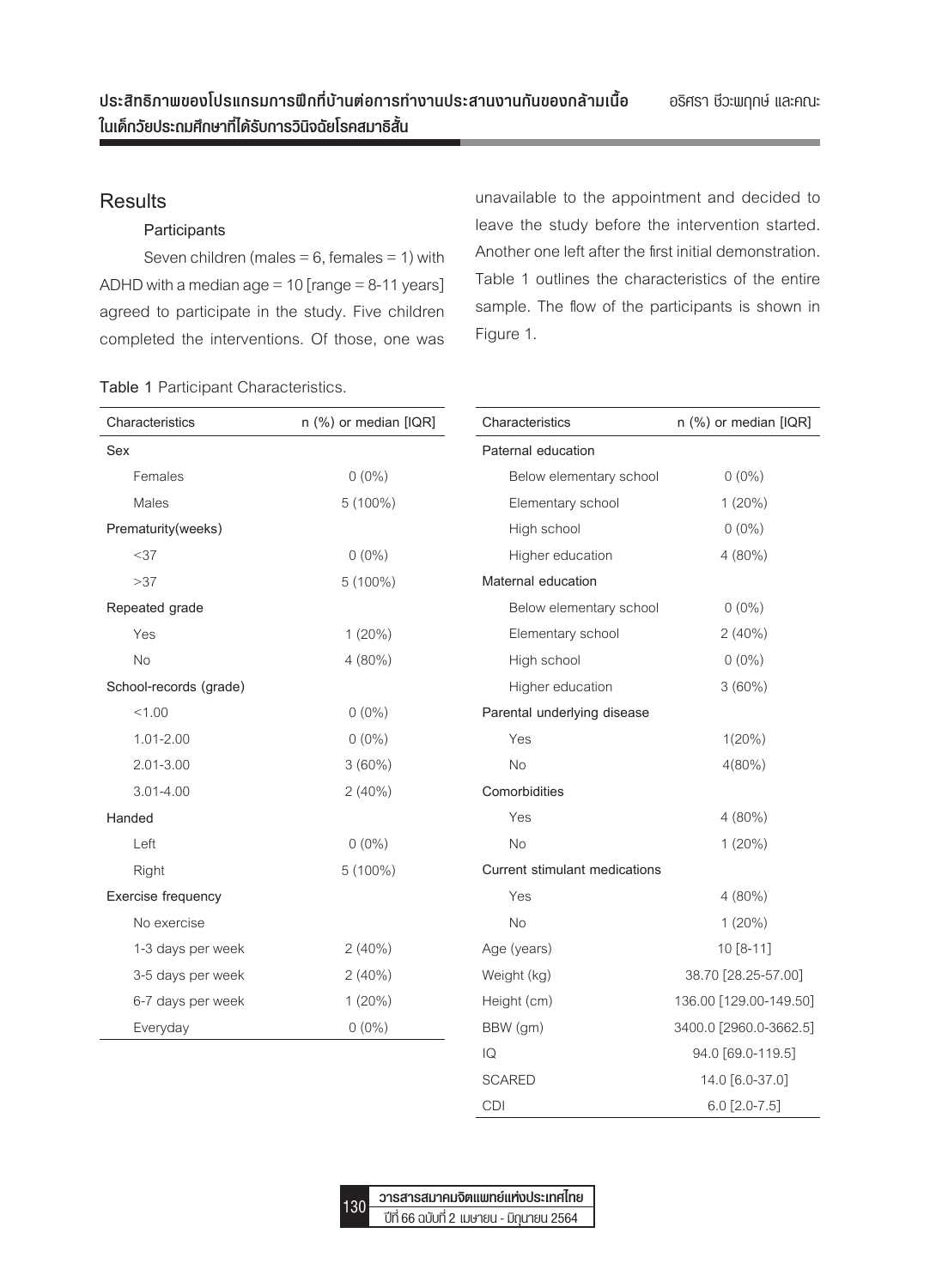# **Efficacy of Structured Home Program to Improve Motor Coordination in Elementary School Children with Attention-Deficit/Hyperactivity Disorder**



**Figure 1** Flow of the Participants.

Other comorbidities were present in almost all of the children (80%). According to the DSM-V criteria, one was diagnosed with a comorbidity with a specific learning disorder, one was diagnosed with comorbidity with the oppositional defiant disorder. Other comorbidities were sensory neural hearing loss and primary enuresis. For paternal underlying disease, only one individual had paternal depression (20%). The current stimulant medications taken by the children included Ritalin (methylphenidate chlorhydrate, short-acting) in four cases, Concerta (methylphenidate chlorhydrate, long-acting) in one case. As completed by the parents, the median total score on the SNAP-IV was 27 [23-29]. After the intervention program, the median score was 26 [23.0-30.5]

An IQ test (The Wechsler Intelligence Scale for Children fourth edition) was performed. The median IQ was 94 [69.0-119.5]. One participant whose IQ was 69 does not meet the criteria for intellectual disability due to good adaptive functioning.

All participants came on follow-up schedule protocol (100%). Compliance rate to activities protocol was good with a median of 87.71% [76.79- 100] of completed activities.

# **Efficacies of Structural Home Program on Motor Skills**

Even though participants showed improvement on the BOT-2 standard score which focused on enhancing motor coordination, no statistically significant differences between the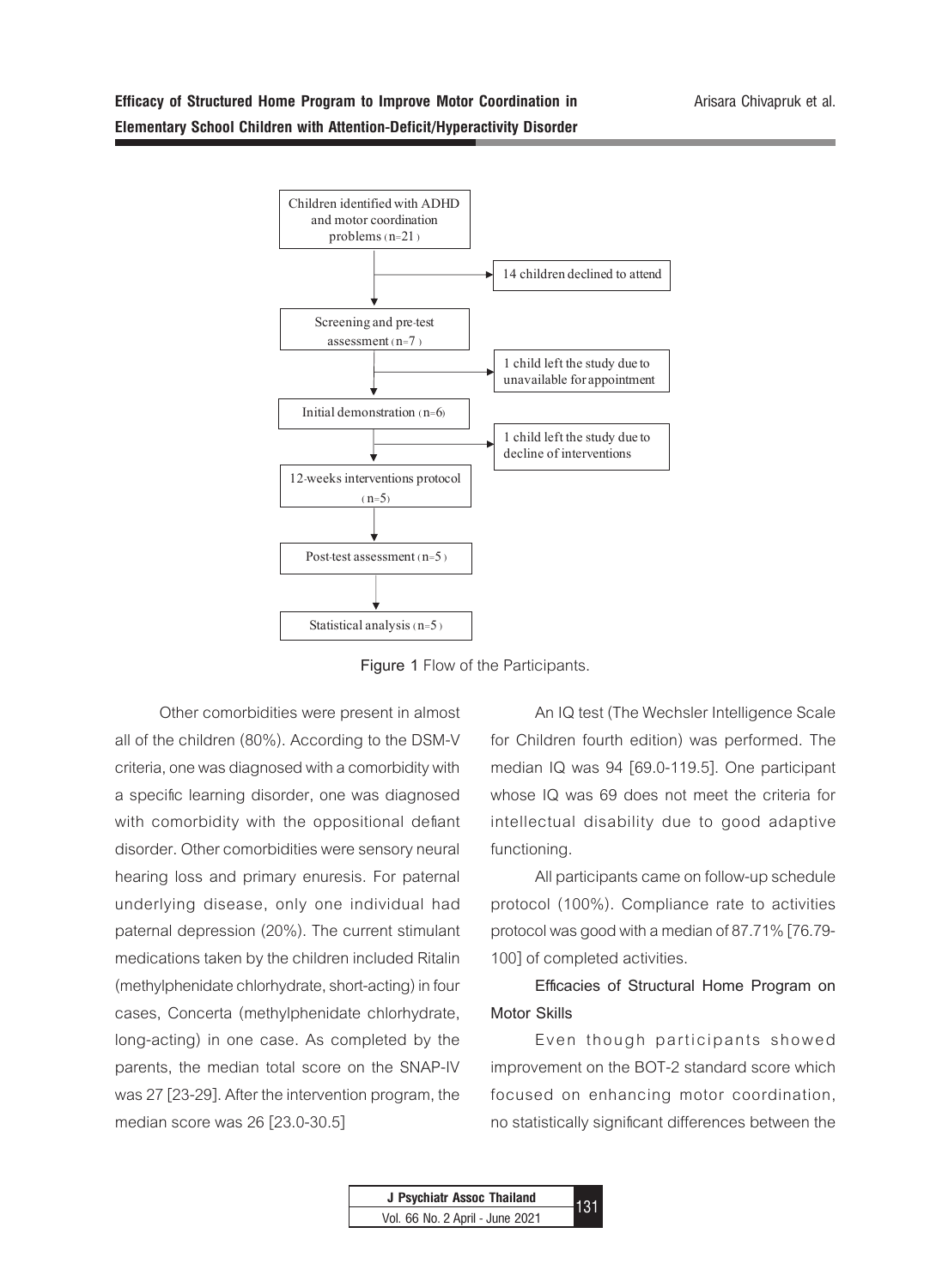pre-and post-intervention scores were found. No significant improvement was found in the fine manual control, manual coordination, body coordination, and speed and agility  $(p > 0.050)$ following the 12-week intervention period.

However, there was trend toward improvements in fine motor integration ( $p = 0.068$ ) and upper-limb coordination ( $p = 0.078$ ). Being classified under the motor category, all participants

were grouped into average motor proficiency in the aspects of fine motor precision, fine motor integration, and manual dexterity after the training. Clinical improvement was found on the motor category and standard scores in subtest fine manual control, manual coordination, and strength and agility. Table 2 and Figure 2 shows the results as described.

**Table 2** Comparison of pre-and post-test on total point scores and standard scores of BOT-2 and SNAP-IV scores

| Scale                         | Median [IQR]     |                  | Ζ        |                      |
|-------------------------------|------------------|------------------|----------|----------------------|
|                               | Pre-test         | Post-test        |          | p-value <sup>a</sup> |
| BOT-2: TPS                    |                  |                  |          |                      |
| Fine motor precision          | 37.0 [34.0-38.0] | 39.0 [38.0-40.0] | $-1.625$ | 0.104                |
| Fine motor integration        | 33.0 [30.0-35.5] | 38.0 [36.5-39.0] | $-1.826$ | 0.068                |
| Manual dexterity              | 28.0 [25.0-28.5] | 31.0 [27.0-34.0] | $-1.633$ | 0.102                |
| Upper-limb coordination       | 23.0 [15.5-28.5] | 30.0 [20.0-33.5] | $-1.761$ | 0.078                |
| <b>Bilateral coordination</b> | 16.0 [15.5-21.0] | 21.0 [17.5-22.5] | $-0.813$ | 0.416                |
| <b>Balance</b>                | 22.0 [19.5-28.0] | 23.0 [20.0-25.0] | $-0.687$ | 0.492                |
| Running speed and agility     | 26.0 [23.5-32.5] | 28.0 [27.0-31.5] | $-0.405$ | 0.686                |
| Strength: knee push-up        | 18.0 [16.5-21.0] | 18.0 [13.0-22.5] | $-0.557$ | 0.577                |
| <b>BOT-2: SS</b>              |                  |                  |          |                      |
| Fine manual control           | 39.0 [34.5-52.5] | 54.0 [47.5-57.5] | $-1.753$ | 0.080                |
| Manual coordination           | 38.0 [31.0-43.0] | 41.0 [36.0-52.5] | $-1.355$ | 0.176                |
| Body coordination             | 31.0 [28.5-41.0] | 32.0 [31.5-39.0] | $-0.674$ | 0.500                |
| Speed and agility             | 38.0 [35.0-41.5] | 40.0 [37.5-42.0] | $-1.105$ | 0.269                |
| Total motor composite         | 33.0 [31.5-40.5] | 39.0 [35.0-45.5] | $-1.214$ | 0.216                |
| SNAP-IV                       | 27.0 [23.0-29.0] | 26.0 [23.0-30.5] | $-0.271$ | 0.786                |

Abbreviations: BOT-2, the Bruininks-Oseretsky Test of Motor Proficiency Second Edition; IQR, the interquartile range; SS, standard scale; TPS, total point score; SNAP-IV, Swanson, Nolan, and Pelham IV Questionnaire

a. Wilcoxon Signed Ranks Test

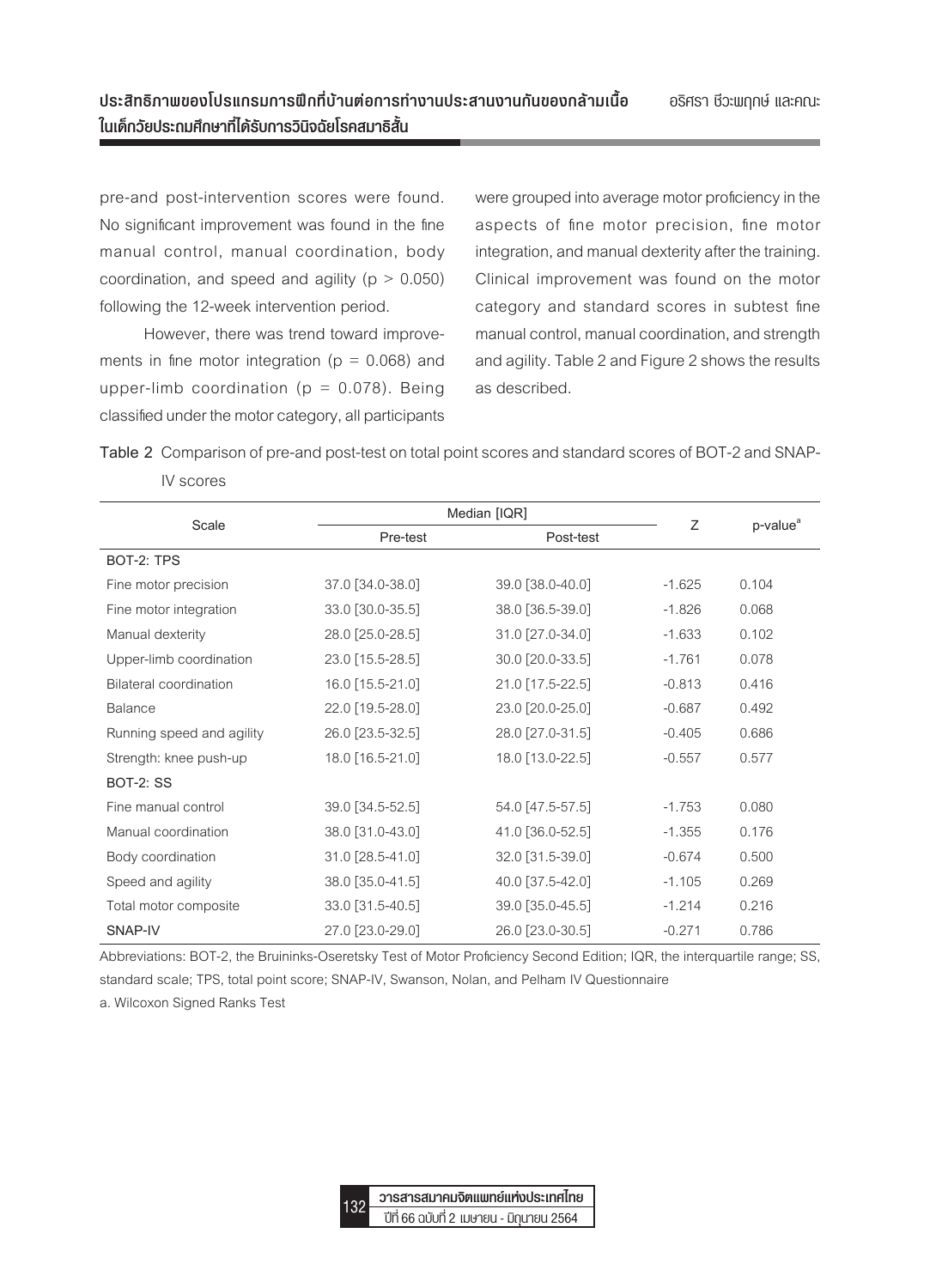

**Figure 2** Comparison between pre- and post-test on BOT-2 category ranging in total motor composite (TMC) and each subtest of 4 domains: 1) fine manual control (FMC): fine motor precision (FMP) and integration (FMI); 2) manual coordination (MC): manual dexterity(MD) and upper-limb coordination (ULC); 3) body coordination (BoC): bilateral coordination (BC) and balance (B); and 4) strength and agility (SA): running speed and agility (RSA), and strength (S).

# **Efficacies of Structured Home Program on ADHD Symptoms**

There was no significant difference between pre-and post- interventions in the total SNAP-IV score  $(p = 0.786)$ . Moreover, there was no significant differences between SNAP-IV scores in each item group related to impulsivity/hyperactivity, inattention, and ODD symptoms.

### **Discussion**

To our knowledge, this is the first study investigating the effect of a structured activity home program on motor proficiency in a sample of children with ADHD and motor coordination difficulties. The study assured good compliance to ensure the results.

The main finding of this study shows that fine motor precision, fine motor integration, and manual dexterity in children with ADHD and motor coordination difficulties had clinical improvement after a 12-week structured activities home program. The improvement in BOT-2 standard scores on subtest fine manual control and manual coordination were observed, although results showed no statistically significant differences. Moreover, no significant differences in SNAP-IV scores were reported by parents between pre-and post-interventions.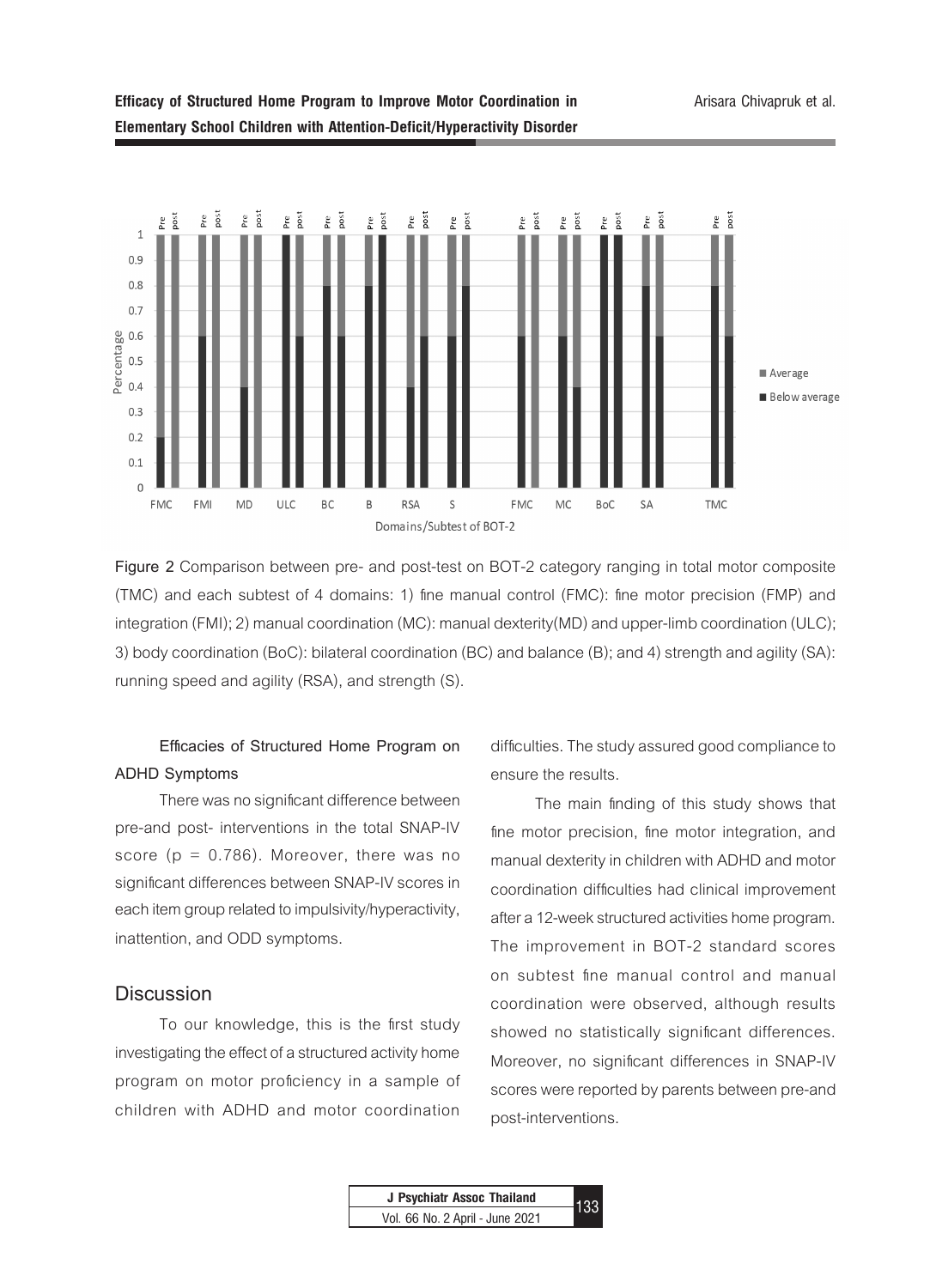The higher standard scores on BOT-2 suggest that the 12-weeks structured activities home program may have been effective in improving motor proficiency preferred increasing motor coordination skills. Results of the previous study have been suggested that a structured physical activity program improved motor performance in children with ADHD.<sup>47</sup> Physical interventions have been related to improvement in motor performance in children with both ADHD and motor coordination difficulties.<sup>10,47</sup> A systemic review and meta-analysis showed that activityoriented and body function-oriented interventions could have a positive effect on motor function and skills.<sup>20</sup>

The present results underline the recommendations from 2017 international clinical practice recommendations from the European Academy of Childhood Disability (EACD) that activity-oriented and participation-oriented approaches be used as a means to improve general, fundamental, and specific motor skills in individuals with DCD. The mean duration of new effective studies was ten weeks (range 2-18wks). <sup>46</sup>

Our findings which showed an improvement in fine manual control consisting of fine motor precision and fine motor integration concurred with the results from the previous study that children benefitted from scissor skill programs to improve bilateral fine motor skills and were able to retain their skills after three months.<sup>48</sup> Fine motor control, bilateral and visual-motor integration are some components of handwriting skill of and providing supplementary handwriting instruction was suggested.<sup>49</sup> Children also achieved better fine motor tasks after three months of physiotherapy based on writing exercises.<sup>50</sup> Following earlier designed programs paper art activities including paper folding can improve eye-hand coordination.<sup>51-53</sup> Practicing copying geometrical shapes and two-dimensional pictures for four weeks can also improve coordination. $54$  Drawing and copying forms can be used in therapeutic intervention for visual-motor integration.<sup>54-56</sup>

In the present study, children showed an enhancement in manual dexterity as a result of the interventions. These findings were consistent with the results from a previous four week home-based dexterity training program that improved manual dexterity and dexterity-related ADL.<sup>57</sup>

The previous study of the efficacy of rope jumping on bilateral coordination and balance showed a positive effect as they use a fixed period training session, guided rate of rope rotations per minute<sup>58, 59</sup>, and selected rope weight.<sup>59</sup> Considering the differences in intensity, timing, and weighed rope material, we found no clinical change in body coordination consisting of bilateral coordination and balance after completing the interventions. In the present study, we permitted participants to perform rope jumping at an individual comfortable speed and time frame , which probably affects the results. Gross motor training with a ball-catching activity can be used to improve motor functions in DCD.<sup>60</sup> Running experiences can enhance coordination and its variability. $61$  Running to catch

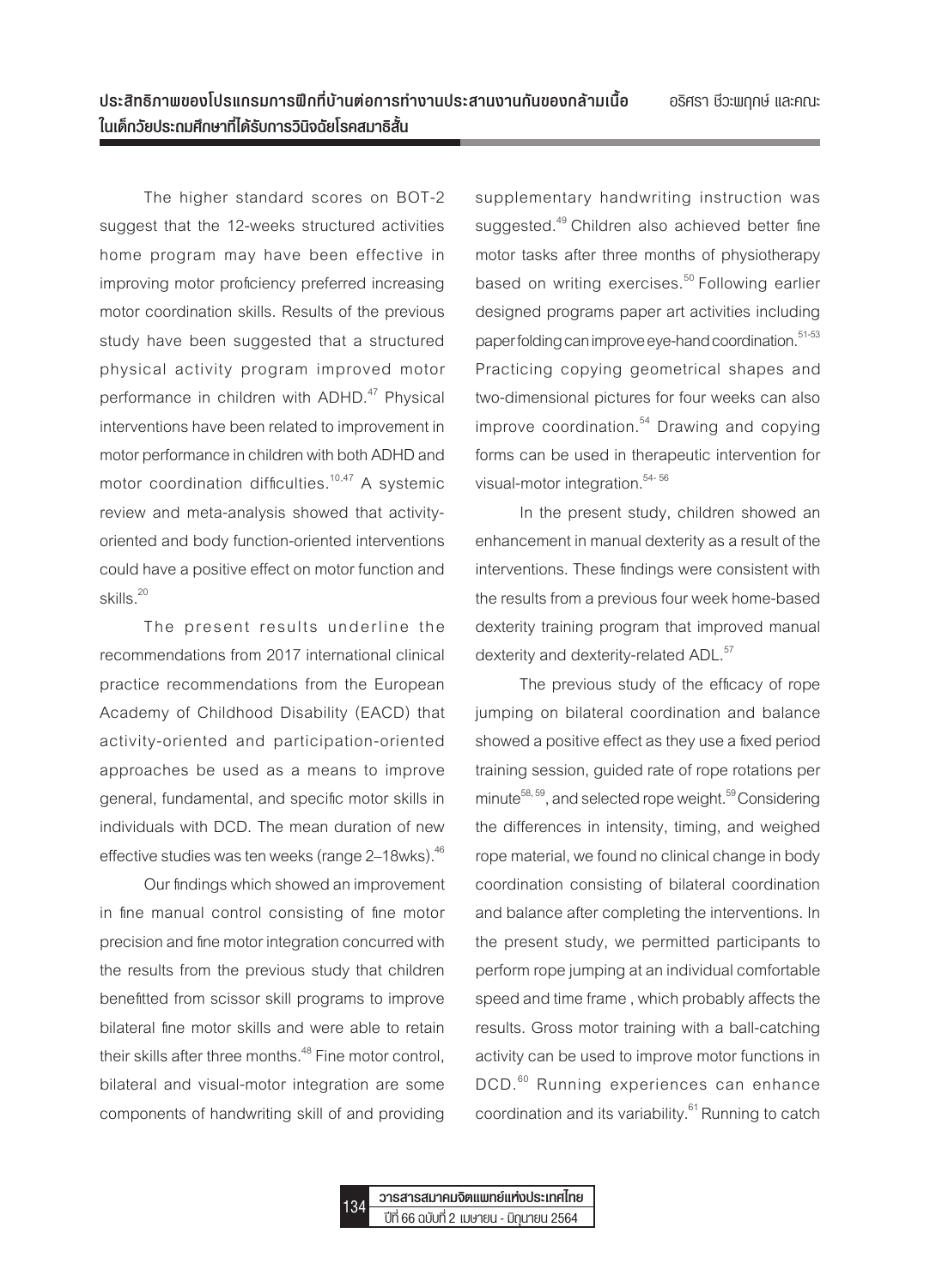the ball was allowed to be performed in comfortable times for individuals, in the same way as rope jumping, which conflicts with the previous study that underwent continuous running.<sup>62</sup>

In our opinion, the results suggested the benefits of a structured activity home program on enhancing motor coordination especially fine manual control and manual coordination. The home-based training program allows child patients to train independently with their parents at any time of the day. Moreover, patients who are unavailable to the hospital can perform the program, particularly in the current covid-19 pandemic situation. The program was also performed with cheap material costs then the program can be easily applied to the therapeutic plan in children with both ADHD and motor coordination problems. Parents can use the program for additional choices to improve motor skills in their children.

#### *Limitations*

There are several limitations in the present study. First, limited sample sizes and one-group pretest-posttest experimental design may have limited ability to detect significant differences. As a one-group design, the lack of a control group may not have verified the efficacy of interventions. Although the sample is relatively small, to our knowledge we are the first to present the effectiveness of a structured activity home programs in children with both ADHD and motor coordination problems. A further randomized controlled trial is needed to determine the effect of structured home programs

in large sample sizes. Second, participants in the study were approached by a child psychiatrist resulting in selection bias. Third, the design of the structured home program limited our ability to differentiate the independent effects of each activity on motor coordination. Single activity home programs should be explored for further study. Moreover, exact timing and more intensive settings are necessary. Fourth, environmental and social occurrences that were not covered by exclusion criteria can influence the results. Fifth, the potential impact of some covariates (e.g., pharmacological status) in the individuals has not been explored and should be considered in further studies.

### **Conclusion**

Although no statistically significant difference was found, results suggest that a structured activity home program may benefit clinical improvement on fine manual control and manual coordination in children with ADHD and motor coordination problems. Instead, the intervention program had no significant differences in ADHD symptoms for these groups.

#### **Acknowledgment**

This research funding was supported by the Faculty of Medicine, Chiangmai University, grant no 015/2563. We are grateful for the review of statistical methods in this study provided by Suttipong Kawilapat and the English language editing provided by Ruth Leatherman.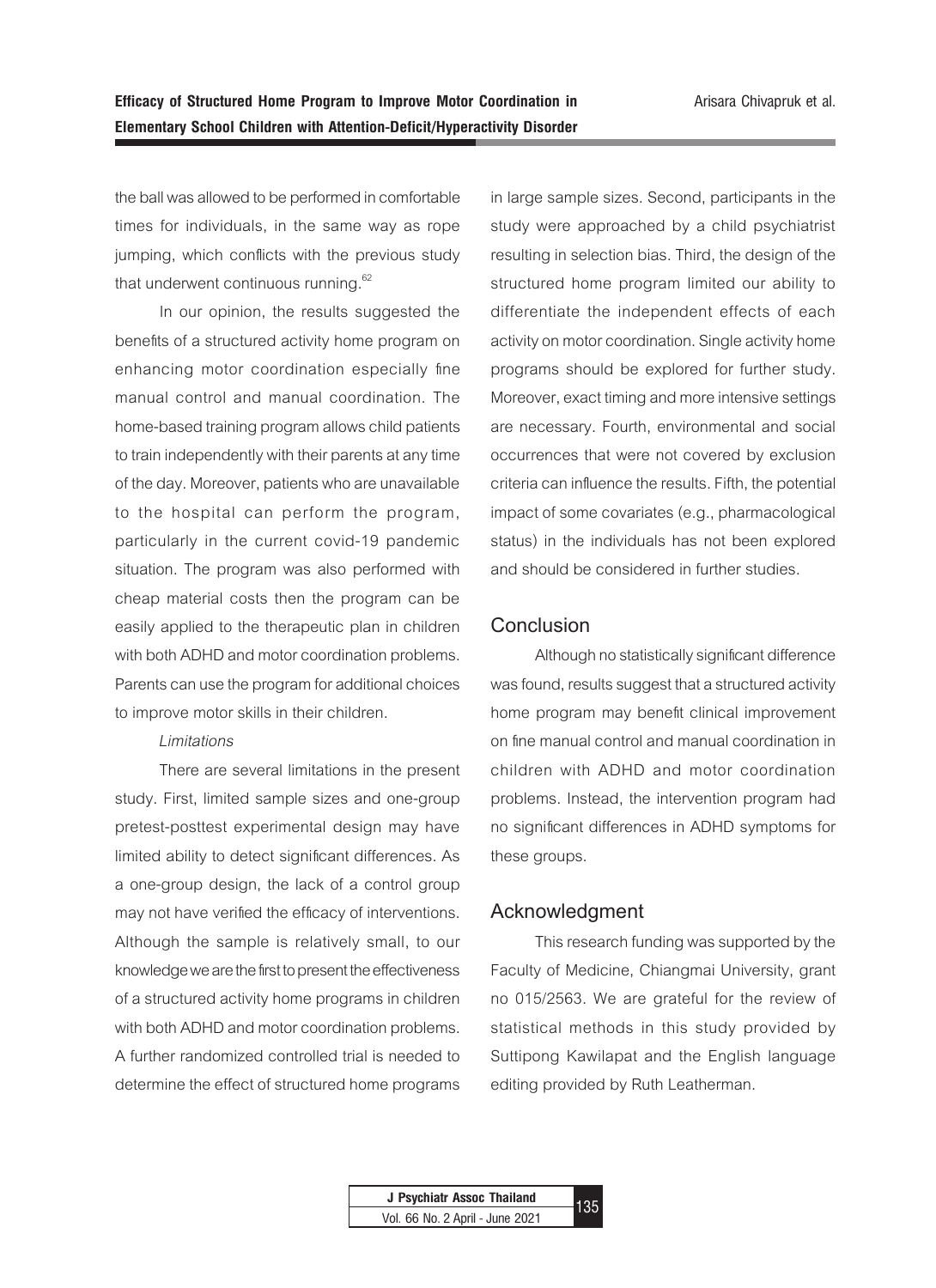# **References**

- 1. Polanczyk G, de Lima M, Horta B, Biederman J, Rohde L. The worldwide prevalence of ADHD: a systematic review and metaregression analysis. Am J Psychiatry 2007; 164(6): 942-948.
- 2. Willcutt E. The prevalence of DSM-IV attentiondeficit/hyperactivity disorder: a meta-analytic review. Neurotherapeutics 2012; 9(3): 490-499.
- 3. Peasgood T, Bhardwaj A, Biggs K, Brazier J, Coghill D, Cooper C, et al. The impact of ADHD on the health and well-being of ADHD children and their siblings. Eur Child Adolesc Psychiatry 2016; 25(11): 1217-31.
- 4. Caci H, Doepfner M, Asherson P, Donfrancesco R, Faraone S, Hervas A, et al. Daily life impairments associated with self-reported childhood/adolescent attention-deficit/ hyperactivity disorder and experiences of diagnosis and treatment: results from the European Lifetime Impairment Survey. Eur Psychiatry 2014; 29(5): 316-23.
- 5. Nasol E, Lindly O, Chavez A, Zuckerman K. Unmet need and financial impact disparities for US children with ADHD. Acad Pediatr 2019; 19(3): 315-324.
- 6. Fleck K, Jacob C, Philipsen A, Matthies S, Graf E, Hennighausen K, et al. Child impact on family functioning: a multivariate analysis in multiplex families with children and mothers both affected by attention-deficit/hyperactivity disorder (ADHD). ADHD Atten Def Hyp Disord 2015; 7(3): 211-223.
- 7. Le H, Hodgkins P, Postma M, Kahle J, Sikirica V, Setyawan J, et al. Economic impact of childhood/adolescent ADHD in a European setting: the Netherlands as a reference case. Eur Child Adolesc Psychiatry 2013; 23(7): 587-98.
- 8. Gillberg C, Gillberg I, Rasmussen P, Kadesjö B, Söderström H, Råstam M, et al. Co-existing disorders in ADHD -- implications for diagnosis and intervention. Eur Child Adolesc Psychiatry 2004;13 (Suppl 1): I80-92.Fliers E, Franke B, Lambregts-Rommelse N, Altink M, Buschgens C, Nijhuis-van der Sanden M et al. Undertreatment of motor problems in children with ADHD. Child Adolesc Ment Health 2010;15(2): 85-90.
- 9. Goulardins J, Marques J, De Oliveira J. Attention deficit hyperactivity disorder and motor impairment. Percept Mot Skills 2017; 124(2): 425-440.
- 10. Lee I, Chen Y, Tsai C. Kinematic performance of fine motor control in attention-deficit/ hyperactivity disorder: the effects of comorbid developmental coordination disorder and core symptoms. Pediatr Int 2013; 55(1): 24-9.
- 11. Kaiser M, Schoemaker M, Albaret J, Geuze R. What is the evidence of impaired motor skills and motor control among children with attention deficit hyperactivity disorder (ADHD)? systematic review of the literature. Res Dev Disabil 2015; 36: 338-357.
- 12. Buderath P, Gärtner K, Frings M, Christiansen H, Schoch B, Konczak J, et al. Postural and gait performance in children with attention deficit/hyperactivity disorder. Gait Posture 2009; 29(2): 249-254.

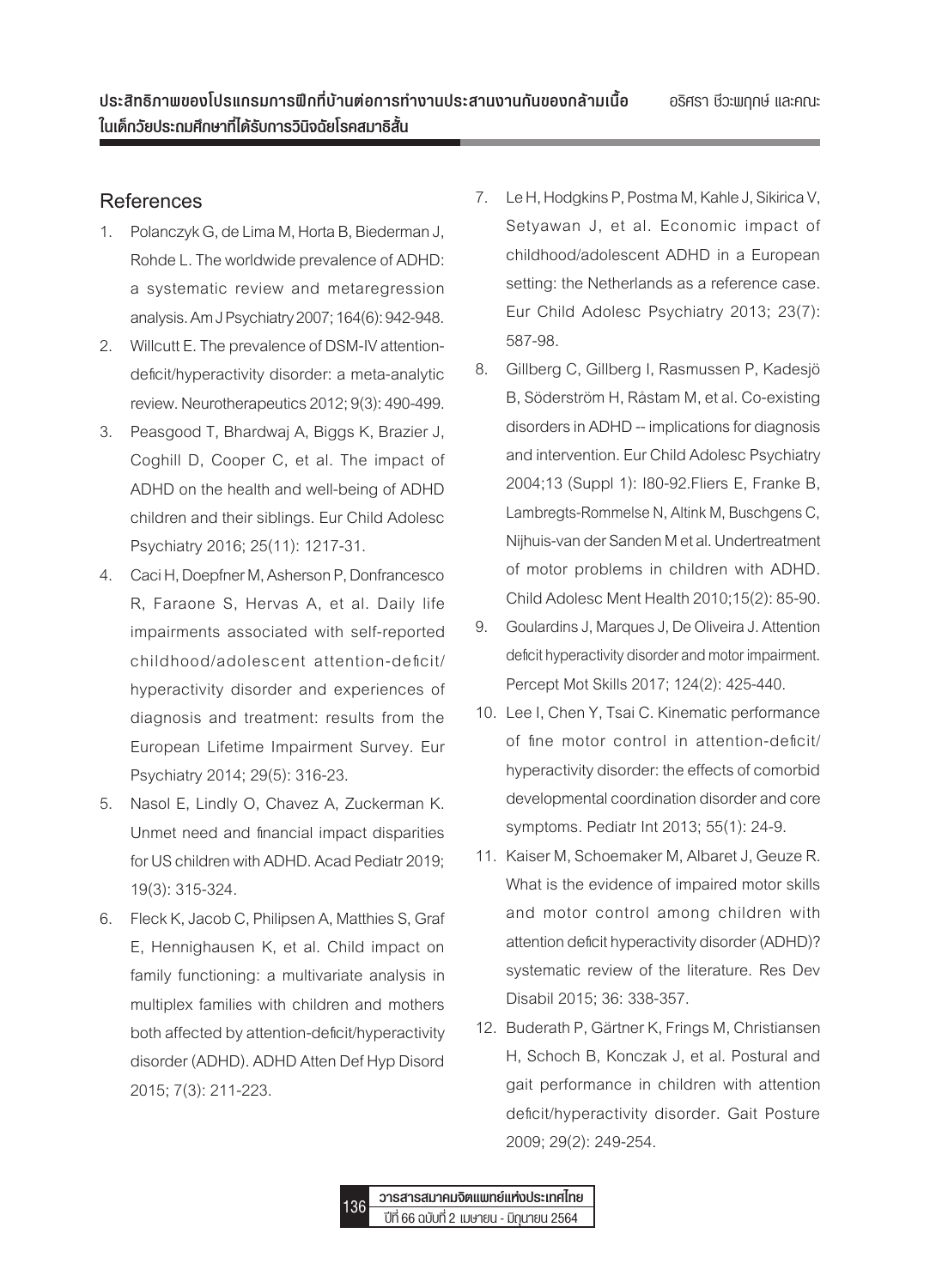- 13. Mendes L, Manfro G, Gadelha A, Pan P, Bressan R, Rohde L, et al. Fine motor ability and psychiatric disorders in youth. Eur Child Adolesc Psychiatry 2017; 27(5): 605-613.
- 14. Fenollar-Cortés J, Gallego-Martínez A, Fuentes L. The role of inattention and hyperactivity/impulsivity in the fine motor coordination in children with ADHD. Res Dev Disabil 2017; 69: 77-84.
- 15. Klimkeit E, Sheppard D, Lee P, Bradshaw J. Bimanual coordination deficits in attention deficit/hyperactivity disorder (ADHD). J Clin Exp Neuropsychol 2004; 26(8): 999-1010.
- 16. Lifshitz N, Josman N, Tirosh E. Disorganization as related to discoordination and attention deficit. J Child Neurol 2012; 29(1): 66-70.
- 17. Dewey D, Volkovinskaia A. Health-related quality of life and peer relationships in adolescents with developmental coordination disorder and attention-deficit-hyperactivity disorder. Dev Med Child Neurol 2018; 60(7): 711-717.
- 18. Missiuna C, Cairney J, Pollock N, Campbell W, Russell D, Macdonald K, et al. Psychological distress in children with developmental coordination disorder and attention-deficit hyperactivity disorder. Res Dev Disabil 2014; 35(5): 1198-1207.
- 19. Smits-Engelsman B, Vinçon S, Blank R, Quadrado V, Polatajko H, Wilson P. Evaluating the evidence for motor-based interventions in developmental coordination disorder: a systematic review and meta-analysis. Res Dev Disabil 2018; 74: 72-102.
- 20. World Health Organization. Towards a common language for functioning, disability and health ICF [Internet]. 2002 [cited October 25,]. Available from: https://www.who.int/classifications/icf/ icfbeginnersguide.pdf
- 21. Watemberg N, Waiserberg N, Zuk L, Lerman-Sagie T. Developmental coordination disorder in children with attention-deficithyperactivity disorder and physical therapy intervention. Dev Med Child Neurol 2007; 49(12): 920-5.
- 22. Ziereis S, Jansen P. Effects of physical activity on executive function and motor performance in children with ADHD. Res Dev Disabil 2015; 38: 181-91.
- 23. Verret C, Guay M, Berthiaume C, Gardiner P, Béliveau L. A physical activity program improves behavior and cognitive functions in children with ADHD. J Atten Disord 2010; 16(1): 71-80.
- 24. Khan N, Jahan M, Kanchan A, Singh A. Management of attention deficit and fine motor incoordination of primary school going ADHD (inattentive type) children. Acta Neuropsychologica 2017; 15(3): 283-301.
- 25. Chaingam S, Narkpongphun A. Prevalence and associated factors of developmental coordination disorder among patients with attention deficit hyperactivity disorder at Maharaj Nakorn Chiang Mai Hospital. Journal of the Psychiatric Association of Thailand 2019; 64(4): 309-16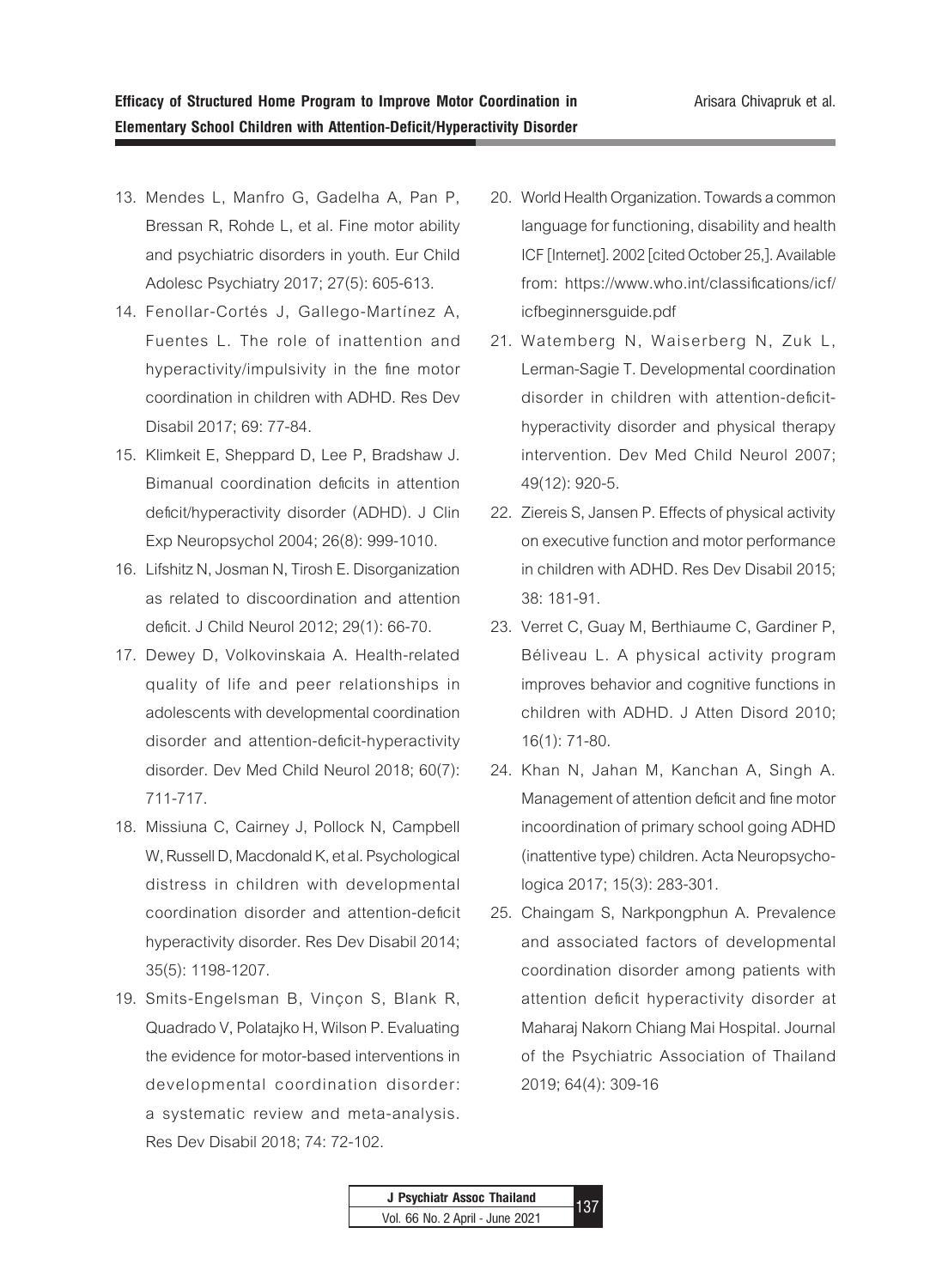- 26. American Psychiatric Association. Diagnostic and statistical manual of mental disorders.  $5<sup>th</sup>$ ed. Washington, D.C.: American Psychiatric Publishing; 2013.
- 27. Buranasuksakul T, Pityaratsatian N. Validity and reliability of the Thai version of Swanson, Nolan and Pelham version IV (SNAP-IV). Bangkok: Chulalongkorn Hospital; 2008.
- 28. Pityaratstian N, Booranasuksakul T, Juengsiragulwit D, Benyakorn S. ADHD screening properties of the Thai version of Swanson, Nolan, and Pelham IV Scale (SNAP-IV) and strengths and difficulties questionnaire (SDQ). Journal of the Psychiatric Association of Thailand 2014; 59: 97-110.
- 29. Cools W, Martelaer K, Samaey C, Andries C. Movement skill assessment of typically developing preschool children: a review of seven movement skill assessment tools. J Sports Sci Med 2009; 8(2): 154-68.
- 30. Hands B, Licari M, Piek J. A review of five tests to identify motor coordination difficulties in young adults. Res Dev Disabil 2015; 41-42: 40-51.
- 31. Shirley Ryan AbilityLab [Internet]. Bruininks-Oseretsky Test of Motor Proficiency, Second Edition [updated 2017 April 21; cited October 24,]. Available from: https://www.sralab.org/rehabilitation-measures/bruininks-oseretsky-testmotor-proficiency-second-edition
- 32. Bruininks R.H., Bruininks B.D. Bruininks-Oseretsky test of motor proficiency: manual. pearson assessments. 2<sup>nd</sup> ed. MN: AGS Publishing. Circle Pines; 2005.
- 33. Monga S, Birmaher B, Chiappetta L, Brent D, Kaufman J, Bridge J et al. Screen for child anxiety-related emotional disorders (SCARED): convergent and divergent validity. Depress Anxiety 2000; 12(2): 85-91.
- 34. Hale W, Crocetti E, Raaijmakers Q, Meeus W. A meta-analysis of the cross-cultural psychometric properties of the Screen for Child Anxiety Related Emotional Disorders (SCARED). J Child Psychol Psychiatry 2010; 52(1): 80-90.
- 35. Rappaport B, Pagliaccio D, Pine D, Klein D, Jarcho J. Discriminant validity, diagnostic utility, and parent-child agreement on the Screen for Child Anxiety Related Emotional Disorders (SCARED) in treatment- and non-treatmentseeking youth. J Anxiety Disord 2017; 51: 22-31.
- 36. Screen for Child Anxiety Related Disorders (SCARED)-Thai version [Internet]. Pediatricbipolar.pitt.edu. 2014 [cited October 24,]. Available from: https://www.pediatricbipolar. pitt.edu/sites/default/files/Thai%20Screen%20 for%20Child%20Anxiety%20Related%20Disorders%20%28SCARED%29%20Child%20 Version.pdf.pdf
- 37. Trangkasombat U, Likanapichitkul D. The Children's Depression Inventory as a screen for depression in Thai children. J Med Assoc Thai 1997; 80: 491-9.
- 38. Piyasil W, Katumarn P, Suwannapo M. Clinical practice guideline for adolescents with depression [Internet]. The Royal College of Pediatricians of Thailand. 2020 [cited October 24,]. Available from: http://www.thaipediatrics. org/Media/media-20200312101740.pdf

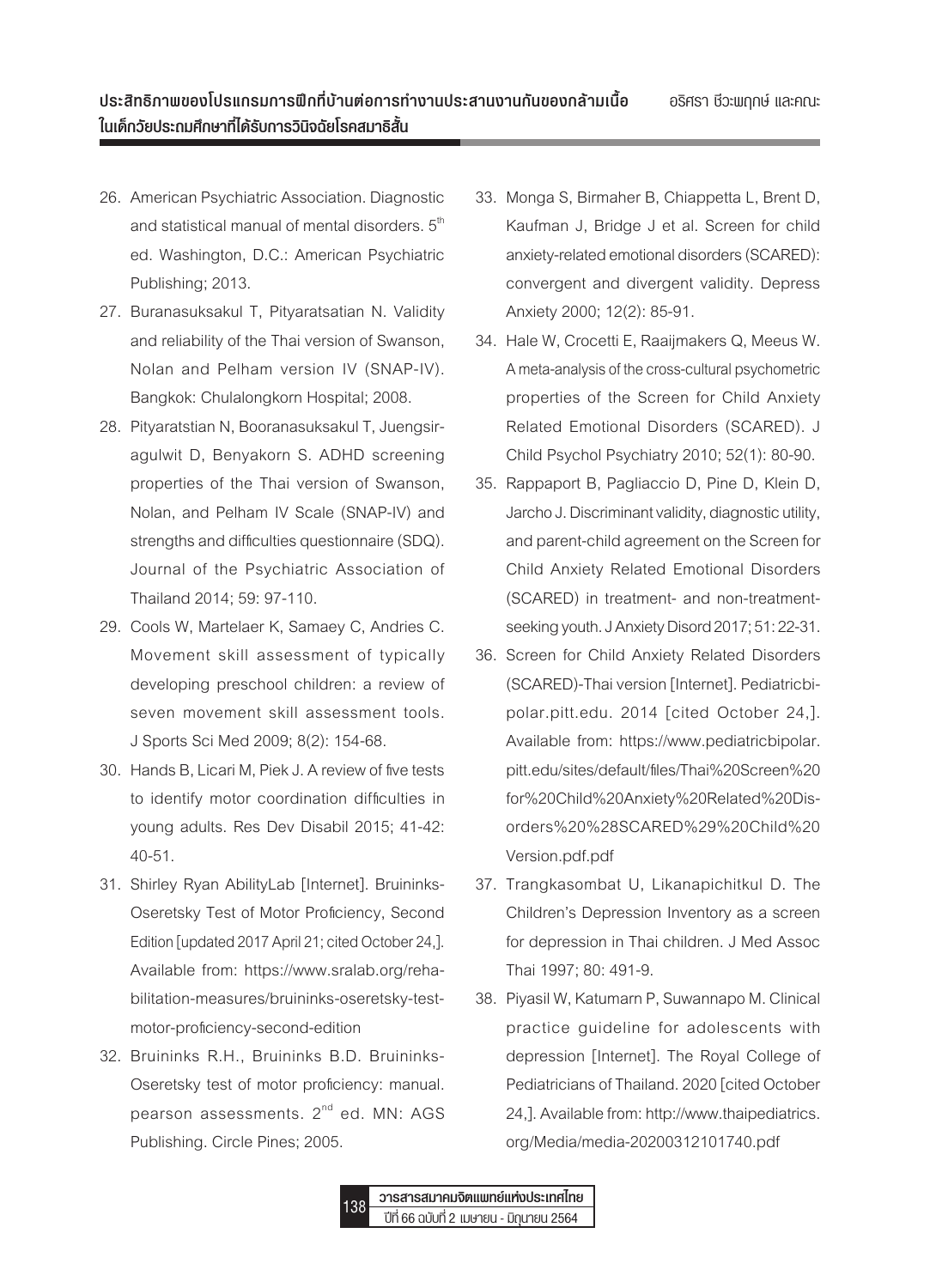- 39. Wechsler D. Wechsler Intelligence Scale for Children fourth Edition [Internet]. Pearsonassessments.com. 2003 [cited October 24,]. Available from: https://www.pearsonassessments.com/store/usassessments/en/Store/ Professional-Assessments/Cognition-%26- Neuro/Wechsler-Intelligence-Scale-for-Children-%7C-Fourth-Edition/p/100000310. html?tab=product-details
- 40. Committee on Practice and Ambulatory Medicine, Section on Ophthalmology, American Association of Certified Orthoptists, American Association for Pediatric Ophthalmology and Strabismus, American Academy of Ophthalmology. Eye examination in infants, children, and young adults by pediatricians. Pediatrics 2003;111(4): 902-7.
- 41. Bureau of Health Promotion, Department of Health, Ministry of Public Health. A practical manual on visual screening in pre-school and elementary school children. 3<sup>rd</sup> ed. Bangkok: Religious Printing House; 2014:12-15.
- 42. Wicklund M. The muscular dystrophies. Continuum (Minneap Minn) 2013;19: 1535-70.
- 43. Richards C, Malouin F. Chapter 18 cerebral palsy: definition, assessment and rehabilitation [Internet]. 2013 [cited October 25,]. Available from: https://www.sciencedirect.com/science/ article/pii/B978044452891900018X?via%3Dihub
- 44. Gulati S, Sondhi V. Cerebral palsy: an overview. Indian J Pediatr 2017; 85(11): 1006-16.
- 45. Blank R, Barnett A, Cairney J, Green D, Kirby A, Polatajko H, et al. International clinical practice recommendations on the definition, diagnosis, assessment, intervention, and psychosocial aspects of developmental coordination disorder. Dev Med Child Neurol 2019; 61(3): 242-85.
- 46. Baerg S, Cairney J, Hay J, Rempel L, Mahlberg N, Faught B. Evaluating physical activity using accelerometry in children at risk of developmental coordination disorder in the presence of attention deficit hyperactivity disorder. Res Dev Disabil 2011; 32(4): 1343-50.
- 47. Ratcliffe I. The effect of a scissor skills program on bilateral fine motor skills in preschool children in South Africa including skill improvement, equivalence, transferability of skills and skill retention [Thesis]. Johannesburg: University of the Witwatersrand; 2009.
- 48. Feder K, Majnemer A. Handwriting development, competency, and intervention. Dev Med Child Neurol 2007; 49(4): 312-317.
- 49. Smits-Engelsman B, Niemeijer A, van Galen G. Fine motor deficiencies in children diagnosed as DCD based on poor grapho-motor ability. Hum Mov Sci 2001;20(1-2):161-182.
- 50. Golan M, Jackson P. Origametria: a program to teach geometry and to develop learning skills using the art of origami. In: Lang R, editors. Origami 4. New York: A K Peters/CRC Press; 2009: 459-469.